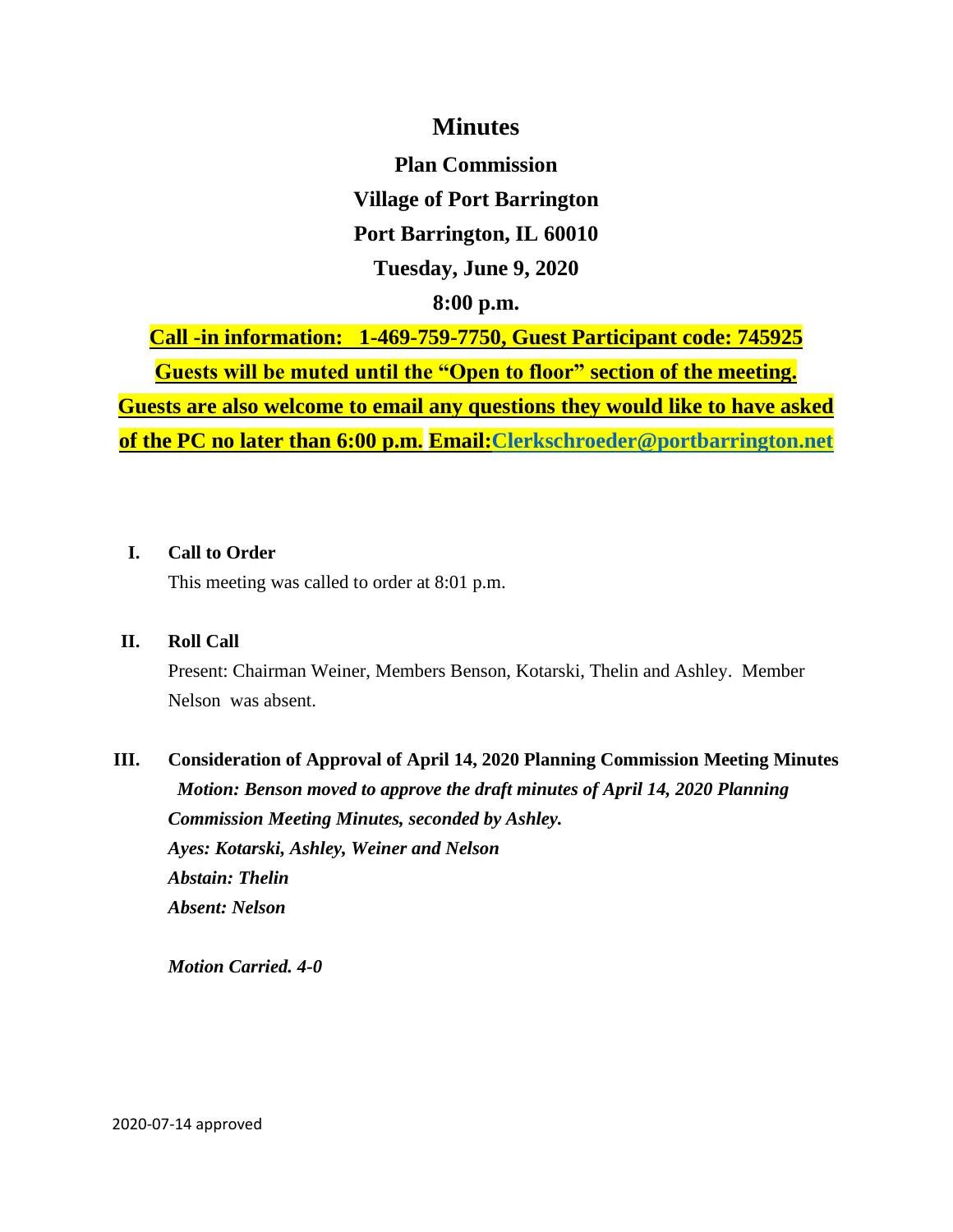\_\_\_\_\_\_\_\_\_\_\_\_\_\_\_\_\_\_\_\_\_\_\_\_\_\_\_\_\_\_

## **IV. Discussion: Planning Commission 2020 Objectives Comprehensive Plan Review**

There was general discussion about items to discuss regarding the review of the Comprehensive Plan. Chairman Weiner asked that comments be emailed to Clerk Schroeder to compile a spreadsheet of items to be reviewed at the next PC Meeting.

Member Kotarski suggested updating the CP to include the new subdivision homes by the church and zoning change.

Member Ashley asked if there has been an updated flood plain map and/or any property up grades.

Member Thelin suggested adding the newly approved Bee City USA, incorporate any Census changes, Tree City USA and any CRS (Community Rating Service) information. He also questioned the picture on page 10 as well as pages 14 and 16 (floodplains) of the CP.

Member Kotarski suggesting addressing previous Village Board discussion regarding water supply options opposed to individual wells.

### **V. Any and/or New Business**

Member Ashley asked for an update on the new subdivision by the church home building activity. Chairman Weiner noted that perhaps because of the CORID 19 quarantine but a hold on building. Chairman Weiner noted he would follow up with Village building inspector for an update.

### **VI. Open to Floor**

Chairman Weiner opened the floor to the public at 8:17 p.m. With no comments, public comments closed at 8:18 p.m.